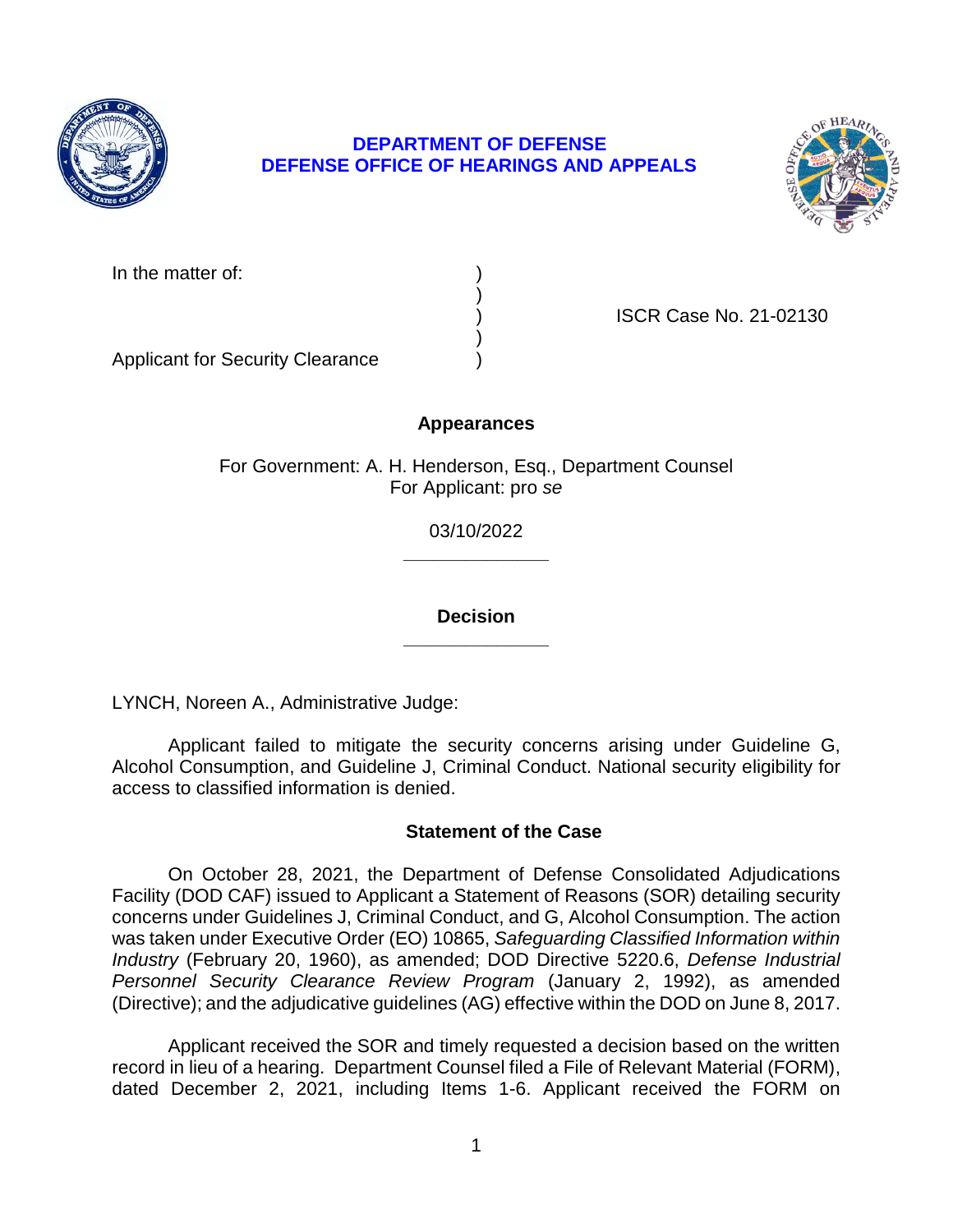December 8, 2021. Applicant did not submit a response to the FORM. The case was assigned to me on March 3, 2022.

# **Findings of Fact**

 Applicant is 41 years old. He has been an employee for a federal defense company since 1999. He is married and has two children. He graduated from high school in 1998, completion for a machinist in 2004. He has held his current clearance since 2004. (GX 1) He completed his (SCA) on June 30, 2020. This is his first application for a security attended community college, but did not receive a degree, and completed a certificate of clearance. (Item 2)

 The Statement of Reasons alleges under Guideline G, SOR 1.a, on or about April 14, 2004, he was arrested for DUI Alcohol. He pled guilty, was awarded 90 days of confinement (suspended), three years of probation, loss of license, and fines; under SOR 1.b, on May 7, 2017, Applicant was arrested and charged with Driving Under the Influence (DUI) Alcohol, drinking while driving, and unreasonable refusal to submit to a breathalyzer test. He pled guilty and was awarded six months of confinement (suspended), three years of probation, loss of license and \$500 in fines. Additionally, his license was suspended for one year and he was assigned one year of ignition interlock

 Under SOR 1.c, Applicant was arrested for DUI on August 31, 2019, found guilty and his license was suspended for three years. He was assigned one year of ignition interlock and ordered to attend the Virginia Alcohol and Safety Action Program (VASSP);

 Under SOR 1.d, Applicant was diagnosed by (CBH) with Alcohol Use Disorder – Moderate in 2017 and again in 2020; under SOR 1.e, Applicant continued to consume alcohol after the recommendation not to. Applicant admitted to all the SOR allegations. (Items 1, 4, 5, and 6)

# **Alcohol Consumption**

 Applicant has been a social drinker since the age of sixteen while in high school. He would typically drink on the weekends (a six pack of beer). He stated that he would have two drinks in a sitting once per week to three times per month. In a 2020 personal subject interview, Applicant stated that he has never had any problem reducing his alcohol consumption. (Item 3) Within the past ten years he has been arrested in alcoholrelated-vehicular incidents three times. Applicant admitted the allegations and provided explanations. (Answer to SOR)

In his 2020, subject interview Applicant stated that all of his drinking occurred during social situations, and he never felt impaired. After his first and second DUI, he slowed down his drinking to one time every other week, and he would have three to four beers each time. He told the investigator he would not drink to intoxication. (Item 3) His drinking increased in later years due to a loss of family members (two grandmothers).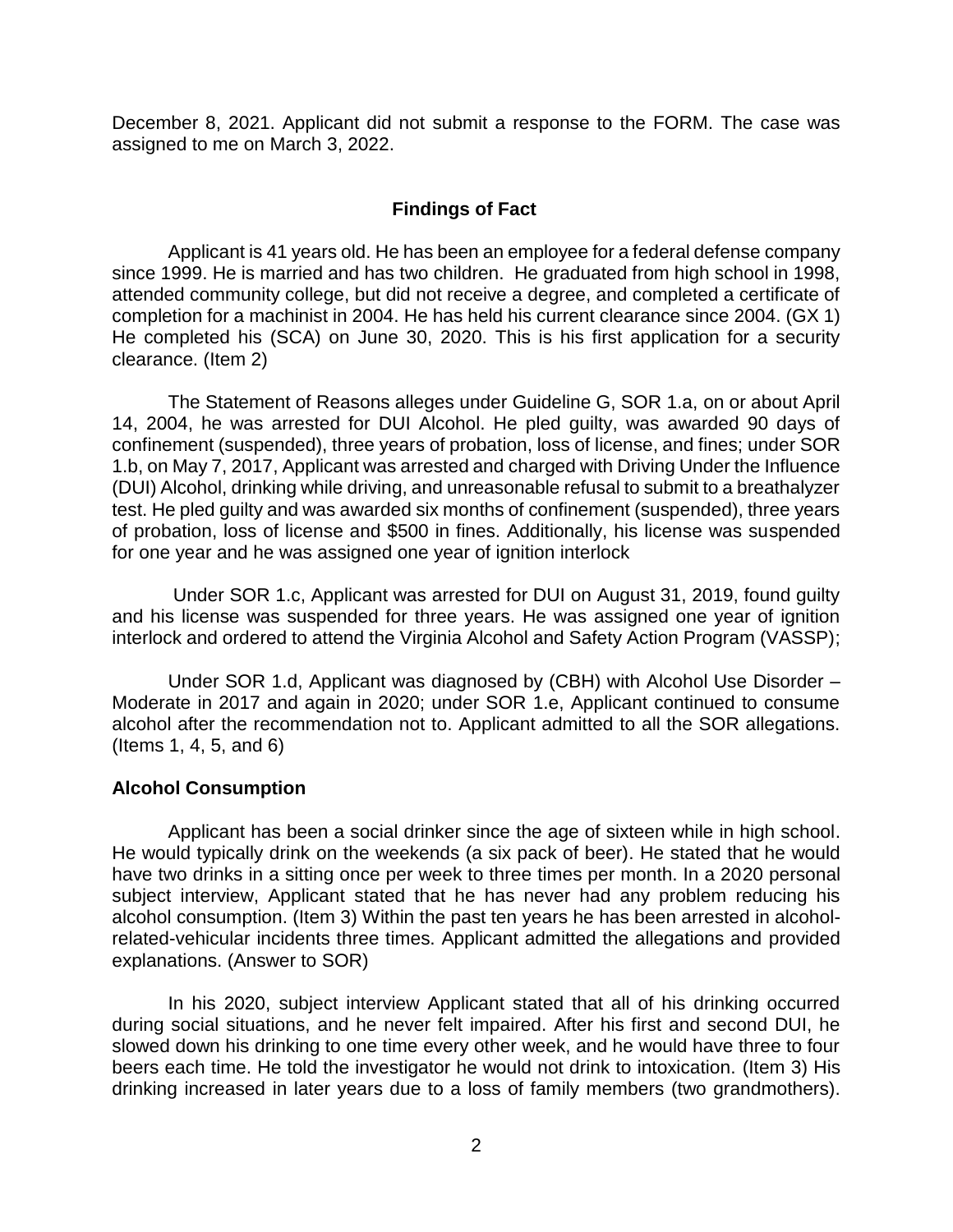(Answer to SOR) He also stated that he had no intent to stop drinking. (Item 3) He understands that he has made some bad decisions. (Answer to SOR)

As to the allegation under SOR 1.c in 2019, Applicant explained to the investigator that he had six to seven beers, but did not feel impaired. He puts his level of intoxication "around a "10". (Item 3) He felt he could drive after drinking. Applicant took the breathalyzer and field tests. He spent a night in jail and was charged with DUI –  $2<sup>nd</sup>$ offense. Appearing in Court, he was represented by a lawyer, and he pled guilty. He received 30 days in jail and as noted in the SOR, his license was suspended for three years. He was required to attend ASAP. (Item 3) Applicant is still being monitored under ASAP until December 2022. (Item 3)

 He had attended outpatient group counseling. Applicant reported in his DOHA interrogatories that he was diagnosed with Alcohol Use Disorder –Moderate SOR 1.d) and that it was recommended that he abstain from alcohol. In his answer, Applicant stated that he did not know that he was to abstain from use of alcohol. He also completed the interrogatory by stating that he currently consumes alcohol. (Item 3) SOR 1.e

# **Criminal Conduct**

 The SOR (2.c) cross-alleges the information alleged in 1.a through 1.c. Applicant admitted to all SOR allegations in SOR paragraph 1.a-1.c.

 Applicant also admitted to SOR 2.a, that in 2004, he was arrested for possession of marijuana. (Items 4-6) He received deferred prosecution after supervised probation for 12 months. He admitted that he has been a regular marijuana user since high school. clearance. (Item 3) As to SOR 2.b, in 2018, Applicant was found guilty of not complying with the terms of the VASAP program. He is not currently in any alcohol treatment He did not seek treatment. He claimed that he stopped when he wanted to get a security counseling or meetings. (Item 3)

#### **Policies**

 must consider the AG. In addition to brief introductory explanations for each guideline, When evaluating an applicant's national security eligibility, the administrative judge the AG list potentially disqualifying conditions and mitigating conditions, which are used in evaluating an applicant's eligibility for access to classified information.

 These guidelines are not inflexible rules of law. Instead, recognizing the complexities of human behavior, these guidelines are applied in conjunction with the overarching adjudicative goal is a fair, impartial, and commonsense decision. According to AG ¶ 2(c), the entire process is a conscientious scrutiny of a number of variables known as the whole-person concept. The administrative judge must consider all available, reliable information about the person, past and present, favorable and unfavorable, in factors listed in AG ¶ 2 describing the adjudicative process. The administrative judge's making a decision.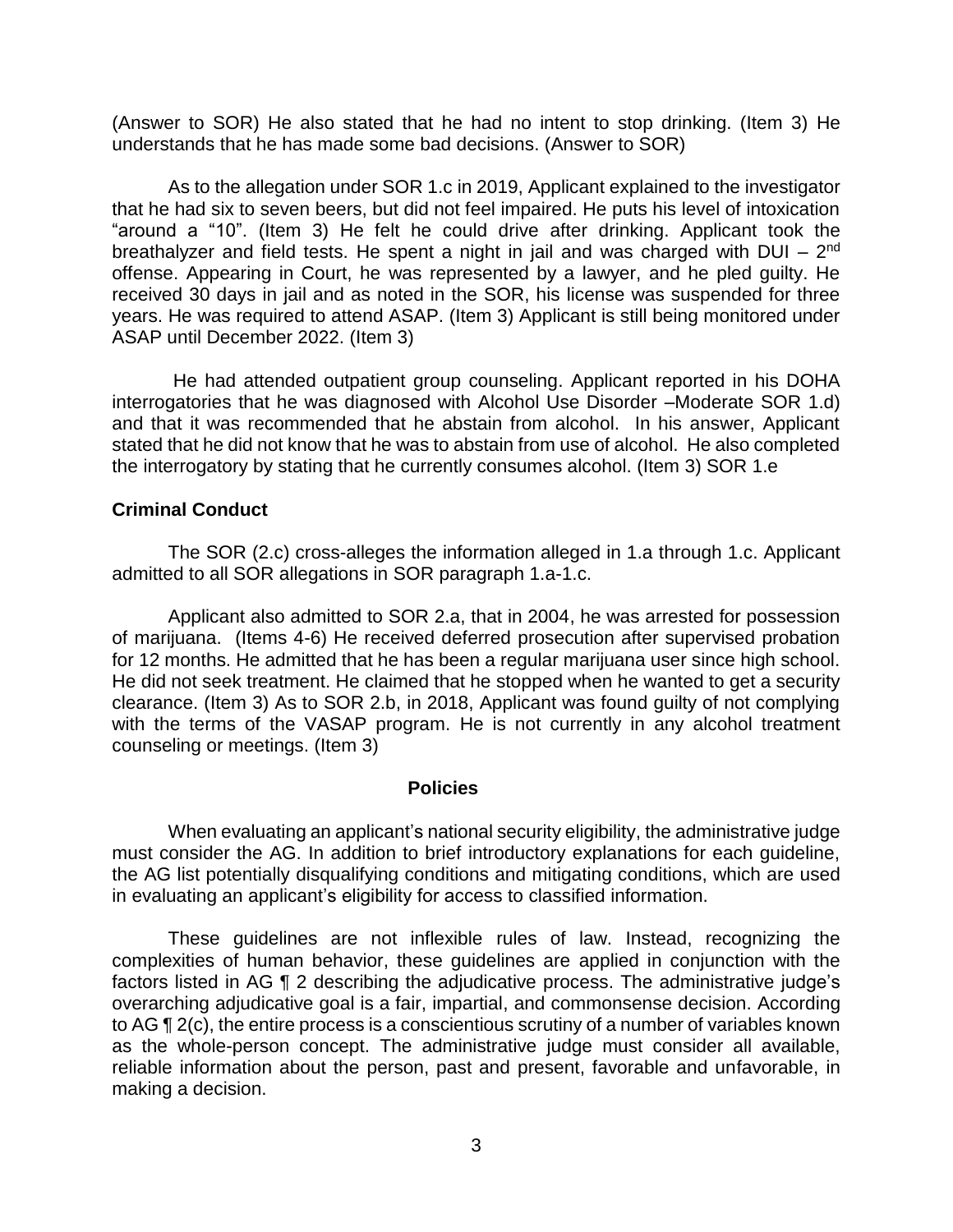The protection of the national security is the paramount consideration. AG  $\P$  2(b) eligibility will be resolved in favor of the national security." In reaching this decision, I have drawn only those conclusions that are reasonable, logical, and based on the evidence contained in the record. Likewise, I have avoided drawing inferences grounded on mere requires that "[a]ny doubt concerning personnel being considered for national security speculation or conjecture.

 Under Directive ¶ E3.1.14, the Government must present evidence to establish controverted facts alleged in the SOR. Directive ¶ E3.1.15 states an "applicant is responsible for presenting witnesses and other evidence to rebut, explain, extenuate, or mitigate facts admitted by the applicant or proven by Department Counsel, and has the ultimate burden of persuasion as to obtaining a favorable clearance decision."

 A person who seeks access to classified information enters into a fiduciary relationship with the Government predicated upon trust and confidence. This relationship transcends normal duty hours and endures throughout off-duty hours. The Government reposes a high degree of trust and confidence in individuals to whom it grants access to classified information. Decisions include, by necessity, consideration of the possible risk that an applicant may deliberately or inadvertently fail to safeguard classified information. Such decisions entail a certain degree of legally permissible extrapolation as to potential, rather than actual, risk of compromise of classified information.

 Finally, Section 7 of EO 10865 provides that adverse decisions shall be "in terms of the national interest and shall in no sense be a determination as to the loyalty of the applicant concerned." *See also* EO 12968, Section 3.1(b) (listing multiple prerequisites for access to classified or sensitive information).

#### **Analysis**

#### **Guideline G: Alcohol Consumption**

 The security concern relating to the guideline for Alcohol Consumption is set out in AG ¶ 21:

Excessive alcohol consumption often leads to the exercise of questionable judgment or the failure to control impulses, and can raise questions about an individual's reliability and trustworthiness.

The guideline at AG ¶ 22 contains seven conditions that could raise a security concern and may be disqualifying. Five conditions may apply:

(a) alcohol-related incidents away from work, such as driving while under the influence, fighting, child or spouse abuse, disturbing the peace, or other incidents of concern, regardless of the frequency of the individual's alcohol use or whether the individual has been diagnosed with alcohol use disorder;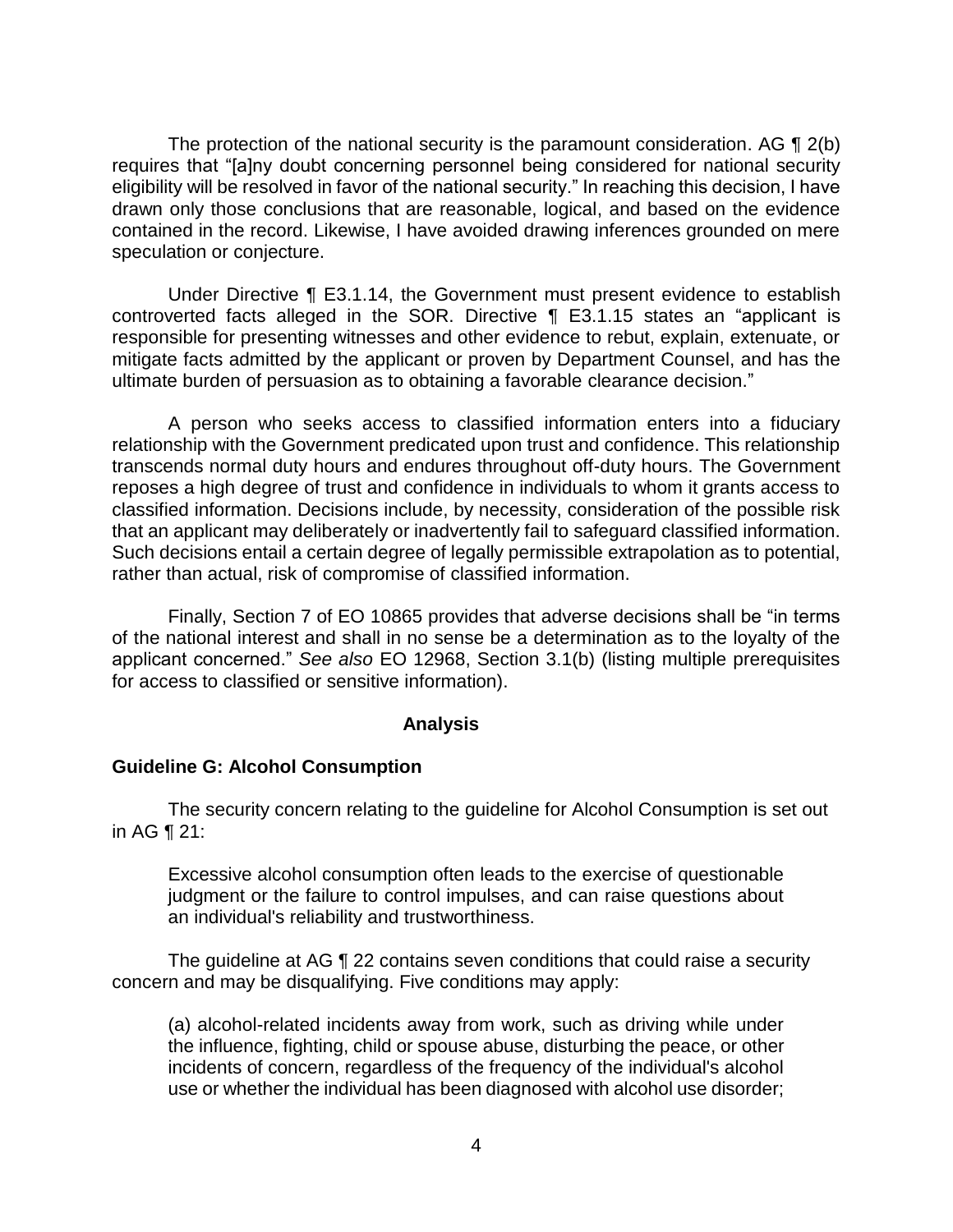(c) habitual or binge consumption of alcohol to the point of impaired judgment, regardless of whether the individual is diagnosed with alcohol use disorder;

(d) diagnosis by a duly qualified medical or mental health professional (e.g., physician, clinical psychologist, psychiatrist, or licensed clinical social worker) of alcohol use disorder;

(e) the failure to follow treatment advice once diagnosed; and

(f) alcohol consumption, which is not in accordance with treatment recommendations, after a diagnosis of alcohol use disorder.

 Applicant admitted that he was found guilty of three DUIs in 2004, 2017, and 2019. He showed poor judgment in all cases. He stated that he has learned his lesson. However, despite spending time in jail and losing his license over the years, he still consumes alcohol. He stated that the later DUIs were due to losing family members.

 He attended VASAP; he was diagnosed in 2017 and 2020 for alcohol disorder- moderate. Against recommendations, he is not abstaining from drinking alcohol. He is being monitored by VASAP until December 2022. He also attended an alcohol treatment center who advised that he abstain from drinking. The incidents that involved alcohol are cross-alleged under Guideline J. Applicant admits he misused alcohol but completed alcohol treatment in 2018. The fact that he still drinks and asserts that he was not told that he could not drink, is reason to raise doubt about an established pattern of modified consumption of alcohol. His latest incident was in 2019.These facts establish prima facie support for the foregoing disqualifying conditions, and shifts the burden to Applicant to mitigate those concerns.

The guideline at AG ¶ 23 contains four conditions that could mitigate security concerns. Three conditions may apply:

(a) so much time has passed, or the behavior was so infrequent, or it happened under such unusual circumstances that it is unlikely to recur or does not cast doubt on the individual's current reliability, trustworthiness, or judgment;

(b) the individual acknowledges his or her pattern of maladaptive alcohol use, provides evidence of actions taken to overcome this problem, and has demonstrated a clear and established pattern of modified consumption or abstinence in accordance with treatment recommendations; and

 (d) the individual has successfully completed a treatment program along with any required aftercare, and has demonstrated a clear and established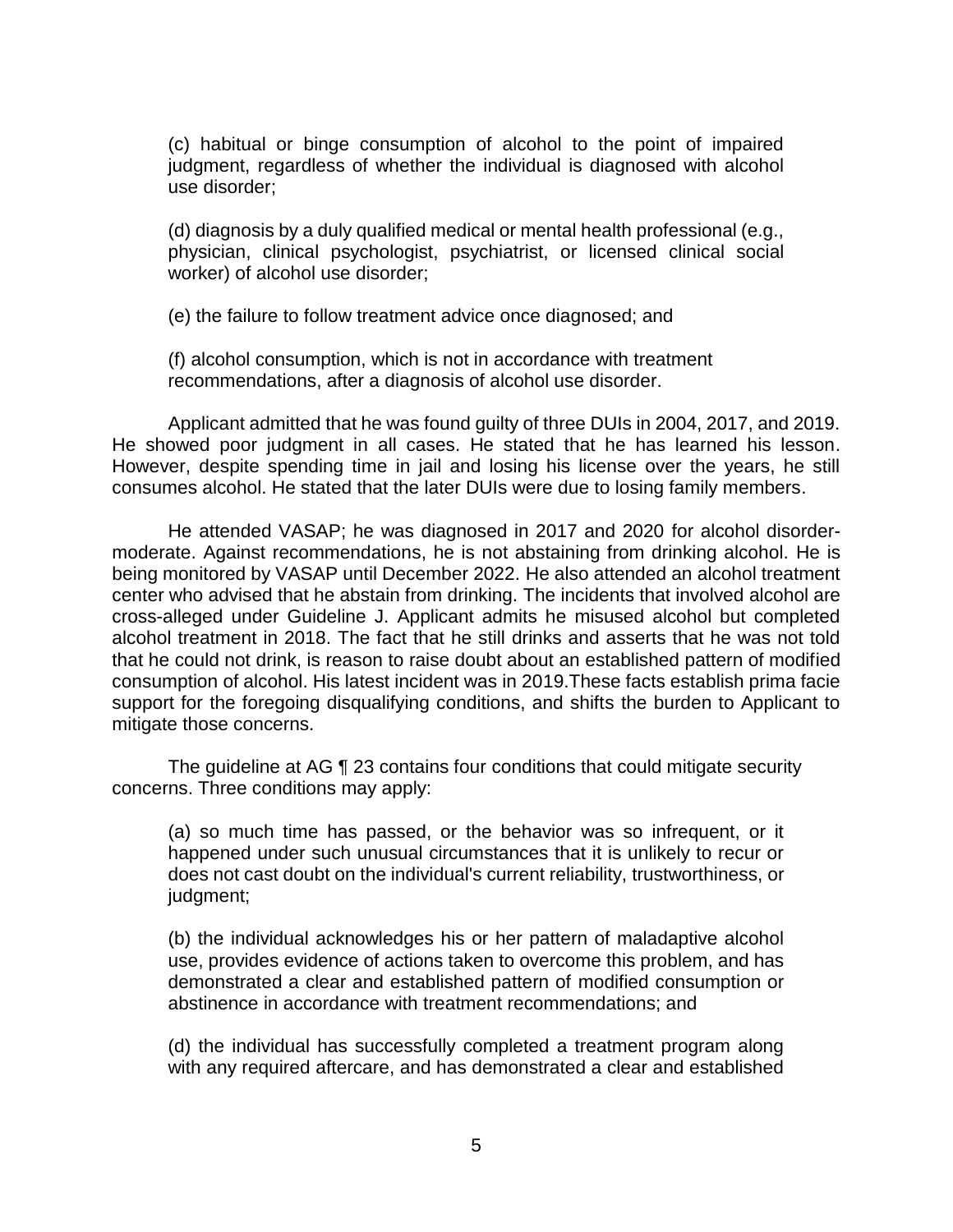pattern of modified consumption or abstinence in accordance with treatment recommendations.

 Applicant does not acknowledge that his drinking has affected his life. He has had three alcohol-related incidents over the years in many years. He did not abide by the recommendation to abstain from drinking. He still consumes some alcohol, although he has modified the amount and frequency. He was vague about when and how much he drinks. It is too early to know if there is an established track record of responsible alcohol use that would not lead to another occurrence. The fact that he continues to drink and asserts that he was never told that he could not drink, is reason to raise doubt about an established pattern of modified consumption of alcohol. His latest incident was in August 2019. He has not mitigated the security concerns raised under the alcohol guideline.

# **Guideline J: Criminal Conduct**

AG ¶ 30 sets forth the security concerns pertaining to criminal conduct:

Criminal activity creates doubt about a person's judgment, reliability, and trustworthiness. By its very nature, it calls into question a person's ability or willingness to comply with laws, rules and regulations.

AG ¶ 31 describes three conditions that could raise a security concern and may be disqualifying in this case:

(a) a pattern of minor offenses, any one of which on its own would be unlikely to affect a national security eligibility decision, but which in combination cast doubt on the individual's judgment, reliability, or trustworthiness;

(b) evidence (including, but not limited to, a credible allegation, an admission, and matters of official record) of criminal conduct, regardless of whether the person was formally charged, formally prosecuted or convicted; and

(c) individual is currently on parole or probation.

 vehicular incidents. The latest was in 2020, and he has a criminal conviction for marijuana possession. He is still being monitored by the VASAP until December 2022.The evidence As discussed under Alcohol Consumption, Applicant has three alcohol-related establishes the above three disqualifying conditions.

AG ¶ 32 provides two conditions that could mitigate the above security concerns raised in this case:

 (a) so much time has elapsed since the criminal behavior happened, or it happened under such unusual circumstances that it is unlikely to recur and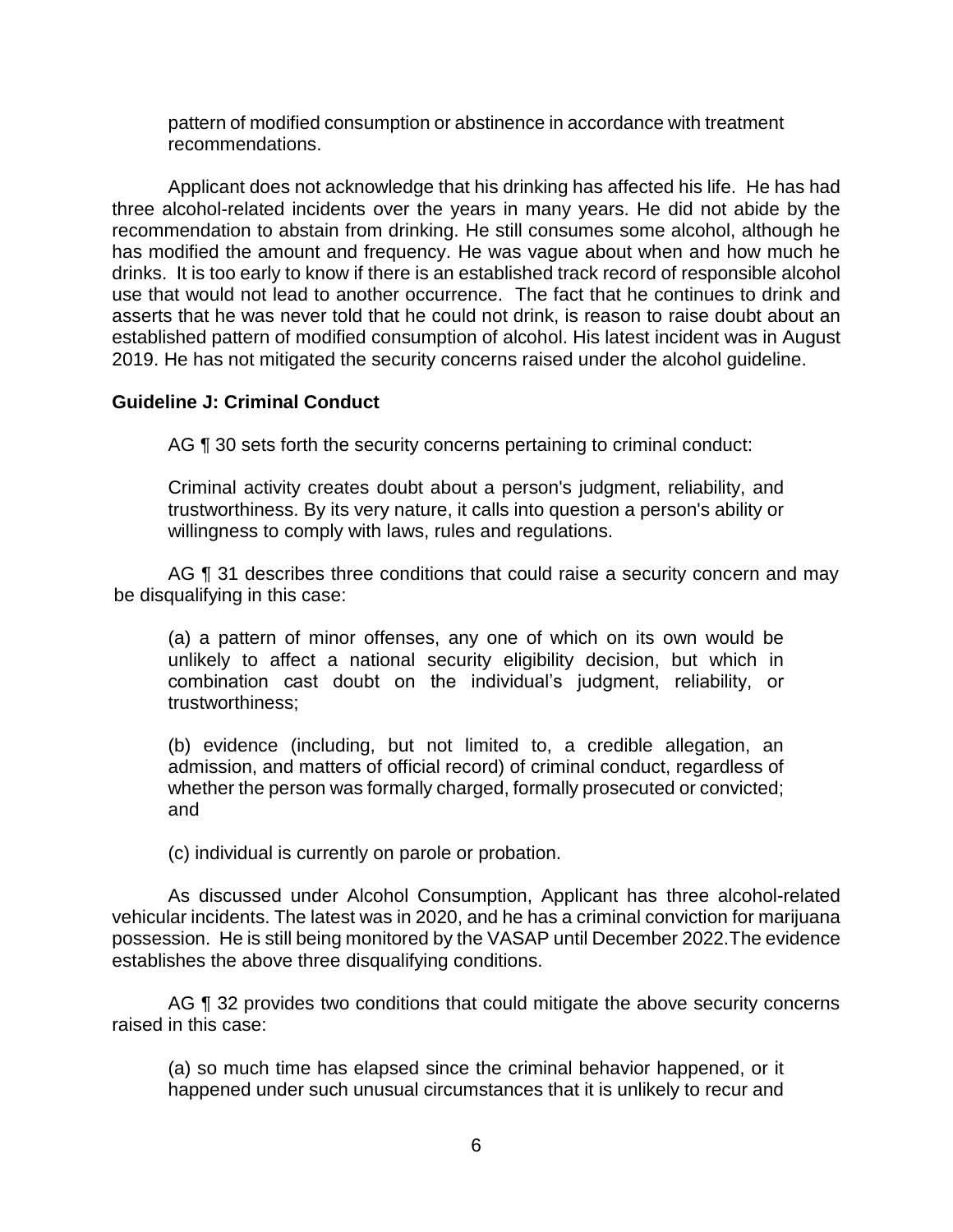does not cast doubt on the individual's reliability, trustworthiness, or good judgment; and

 (d) there is evidence of successful rehabilitation; including but not limited to the passage of time without recurrence of criminal activity, restitution, compliance with the terms of parole or probation, job training or higher education, good employment record, or constructive community involvement.

 Applicant has not mitigated the alcohol consumption concerns nor the criminal conduct concerns. His pattern of drinking every few years and his various explanations do not convince me of successful rehabilitation. He has been addressing his alcohol disorder but it is not unreasonable to expect a longer period of time to show that he has fully mitigated the concerns under this guideline. He receives partial credit for his treatment.

# **Whole-Person Concept**

 Under the whole-person concept, the administrative judge must evaluate an applicant's national security eligibility by considering the totality of the applicant's conduct and all the circumstances. The administrative judge should consider the nine adjudicative process factors listed at AG ¶ 2(d):

(1) the nature, extent, and seriousness of the conduct; (2) the circumstances surrounding the conduct, to include knowledgeable participation; (3) the frequency and recency of the conduct; (4) the individual's age and maturity at the time of the conduct; (5) the extent to which participation is voluntary; (6) the presence or absence of rehabilitation and other permanent behavioral changes; (7) the motivation for the conduct; (8) the potential for pressure, coercion, exploitation, or duress; and (9) the likelihood of continuation or recurrence.

Under AG ¶ 2(c), the ultimate determination of whether to grant national security eligibility must be an overall commonsense judgment based upon careful consideration of the guidelines and the whole-person concept.

 I considered the potentially disqualifying and mitigating conditions in light of all pertinent facts and circumstances surrounding this case. He has worked at his current employment for many years. He acknowledged that he is honest and trustworthy in his work.

 to distance himself from the first two due to circumstances. Every few years, he has found would not drink and drive. He has made great strides, but the record evidence leaves me Applicant, however, has had alcohol incidents in 2004, 2017, and 2019. He tried himself in a similar situation. He states that he can drink and has changed his habits and